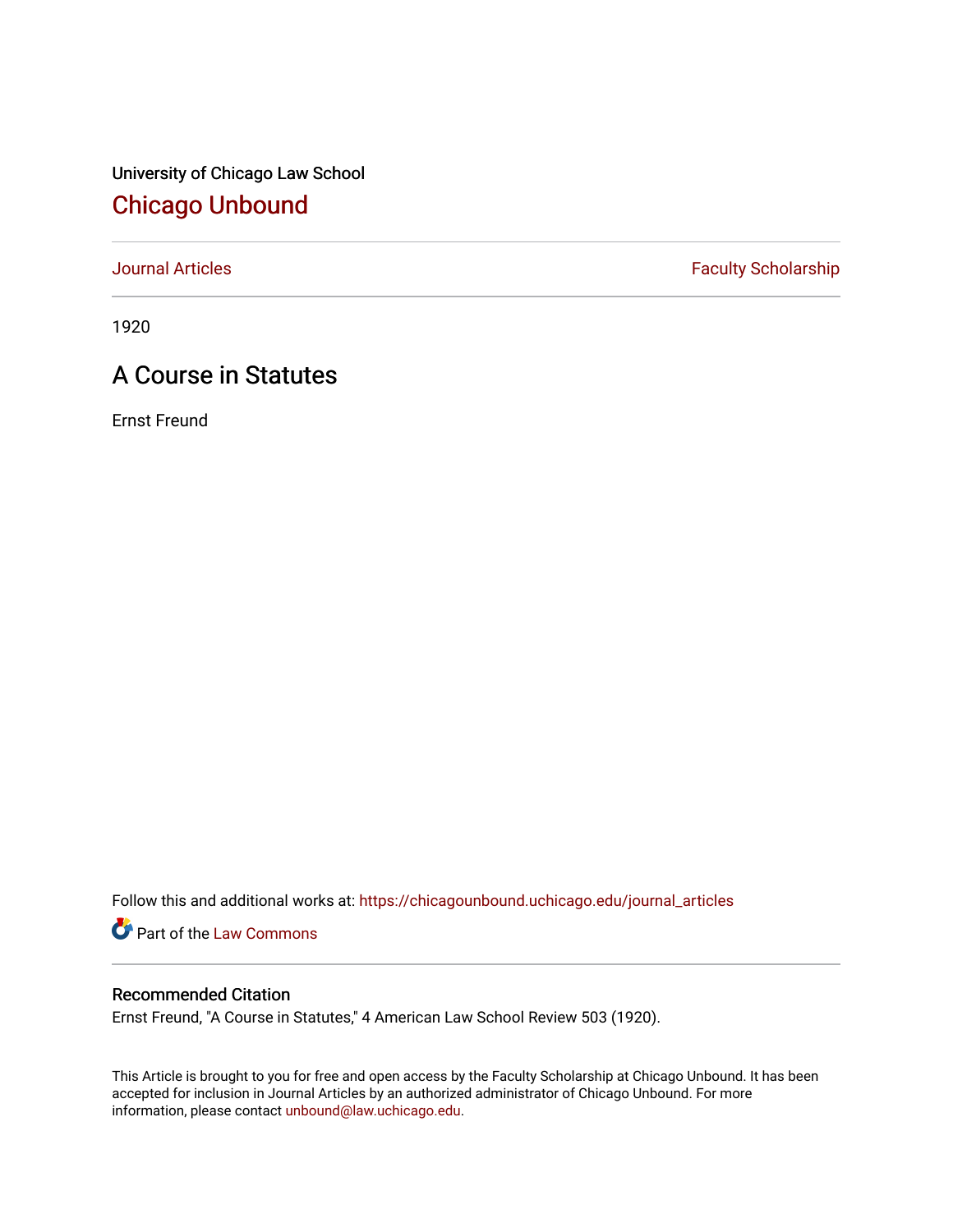professor needs an operation upon the nose, if not upon the brain. And no candid professorial mind can listen to Mr. Kocourek's remarks without realizing that no one is adequately prepared to teach any branch of the law unless he knows something of the science of law. Certainly the law professor should study jurisprudence-should make a lifelong study of it. Otherwise he finds himself in the situation of the songster, who doesn't know where he is going, but knows only that he is on the way. And every law professor owes a debt to Mr. Kocourek for the impetus he has given to the study **by** furnishing materials otherwise inaccessible to American lawyers.

Furthernore, we must all subscribe to his contention that the law schools cannot simply sit tight, satisfied merely to accept and to apply a "strictly empirical tradition" as to legal education. We must be at all times alert and ready to enlarge, or to change the scope and content of, legal education whenever such enlargement or change is necessary or desirable. Legal education cannot remain stagnant. Surely it is wrong to make a mere fetish of the "case system." Surely it is wrong to take the view that, if jurisprudence cannot be taught by the case system, it should not be taught at all. We certainly do not take that view at Harvard.

Furthermore, I heartily agree with Mr. Kocourek that a college undergraduate is not equipped to study jurisprudence, and that, too, for the reason that Mr. Kocourek gives: "It is precisely because the underlying data are not and cannot be understood" by him. One cannot generalize until he has the data upon which to base his generalizations.

But it is for this very reason that it seems clear to me that a law student also is not equipped to study jurisprudence until the end, or near the end, of his course. It is for this very reason that at Harvard jurisprudence is given as a fourth-year subject. The course is open to students in their third year, however, and a number of them take it with pleasure and with profit. But Mr. Kocourek would have the law student take introductory courses in jurisprudence at the very beginning of his law school career. This it seems to me is unwise. "What understanding," asks Mr. Kocourek, "does he bring to his discussion of courses in chattels, if he cannot distinguish a right in rem from a right in personam?" It seems to me some- .what cruel to ram down a student's throat one professor's conceptions as to the nature of rights when the student is helpless to defend himself, because, like the college undergraduate, he lacks the necessary data on which to base an independent judgment. Jurisprudence surely cannot be studied in vacuo. Jurisprudence very probably cannot be taught by the use of cases merely, but surely It should not be taught dogmatically, as

John Austin taught it, as all the law **was** once taught.

But, says Mr. Kocourek, "It Is Idle to suppose that an instructor can Interrupt the busy hour of class work to make the explanation, or that he will succeed if he attempts it." I must take exception to the idea that in teaching a branch of the law it is "an interruption" to consider it scientifically. I have, for ten years, taught the subject of Trusts. One df the most difficult theoretical questions in the law is the question as to the nature of a trust. Maitland pictures a German jurist asking the question: "Are we to place this pre jous Rechtsinstitut under the title of Saclenrecht or Obligationenrecht?" Dean Pound and Dean Stone, as some of you may recall, did not entirely agree upon the nature of a trust when the question was mooted here at our last meeting. Think what an advantage it would be to one of these gentlemen (if they taught law In the sare school) if he could get the jump on the other by impressing his views upon the legal neophyte by giving an introductory course in jurisprudence.

In some schools it is said that legal educa-' tion is not as a rule sufficiently practical. The remedy they suggest is to devote an enormously large part of the curriculum to courses on procedure. Mr. Kocourek contends that we have too much of the "tradesman" point of view in legal education, and suggests as a remedy the devoting of a considerable part of the curriculum to jurisprudence. In some schools they would perhaps combine these two ideas, giving lots of time to procedure, and lots of time to jurisprudence, and squeezing in from time to time a bit of substantive law. The question Is, of course, one of degree, one of the relative value of many good things. But I, for my part, am not sure that the utilitarian value of law school Instruction is in proportion to the nmunt of adjective law taught, nor that the inculcation of legal idealism Is In proportion to the number of courses in formal jurisprudence. I should say this: By all means let the teachers of law study jurisprudence, carefully, prayerfully, continuously, consistently. Let the student study it, too, if **you** will, but at the end, not at the beginning, of his course.

#### **A** Course in Statutes

### *By ERNST FREUND*

#### *chicago University Law School*

Mr. Freund, referring to the fact that since the meeting of 1916, at which his paper on Statutes was originally to have been presented, he had published an article upon the subject, fully developing his ideas, in the Illinois Law Review (volume XIII, p. 264, November, 1918), asked permission to speak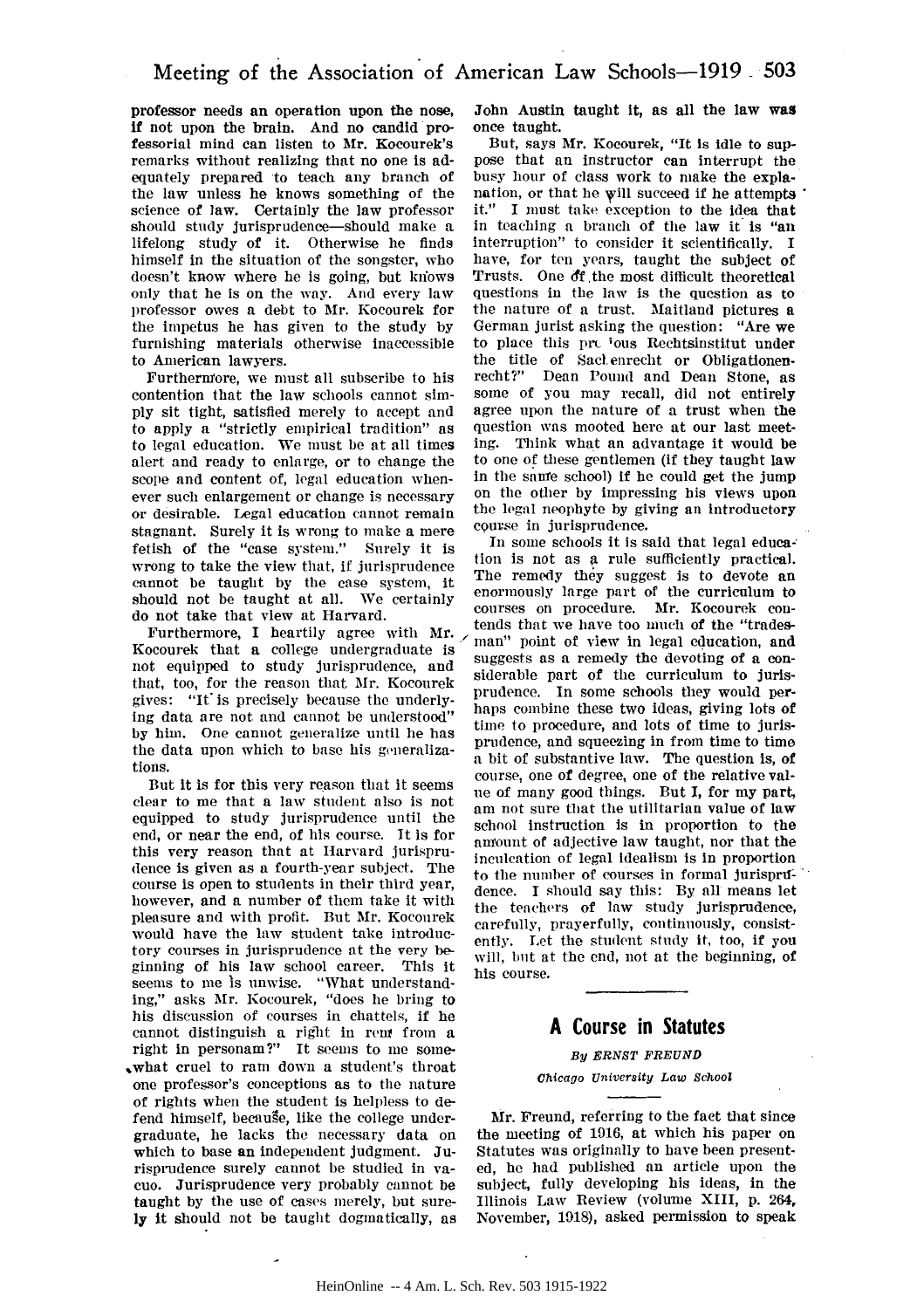informally. The following is a summary of the points made in his address.

1. A course in Statutes, to be a distinct addition to the law curriculum, should **be** different from the treatment of statutes in other courses (such as Bankruptcy), and, above all, should not duplicate the course in Constitutional Law.

2. A course In Statutes might be conducted with a view to discussing formal requirements (title, form of amendments, etc.), questions concerning operation (taking effect, repeal, etc.), and questions arising out of the violations of statutes (nullity of acts; liability). The practical value of such a course would be considerable; but it would be like any other course conducted on the basis of cases, and would present no novel problems of scope or method.

3. A course in Statutes might also be a course in Statutory Construction; but such a course, having no other end than the discovery of rules of construction, would be unsatisfactory, in that all judicial construction of legislation has an arbitrary element in it; a court being always at liberty to find a specific Intent at variance with any general rule. The study of judicial construction would be valuable mainly as a study of tendencies and possibilities, indicating how changes of favorable or adverse construction should affect the drafting of statutes. Familiarity with construction, in other words, is an indispensable aid in the study of statute making.

4. The study of Statutes assumes a new aspect when, instead of asking how a given situation arising under a statute is to be dealt with, we inquire how a given situation is to be dealt with by a statute; when, instead of looking upon a statute as something to be judged after enactment, we look upon it as something to be fashioned before it becomes a law.

5. Applied to statutory terms and phrases, "lis means that the object of inquiry is the relation of latitude or definiteness of expression to the conditions under which the statute is to operate, and to the organs to which its language is addressed, and by which it is to be construed in various stages of application, administration, and enforcement. (Indefinite terms in defining subordinate and in defining adverse interests; indefinite terms in penal statutes, in enabling acts, in imposing civil liability, in adjusting property rights, etc.)

**6.** Applied to the subject of statutory powers, it means that, after It has been ascertained, upon the basis of judicial decisions, what are the tendencies in favor of or against implying unexpressed powers, a systematic study will be made of the question how far general enabling provisions will serve beneficial purposes, and how far they should be guarded by qualifications.

ity will be handled, not like that of criminal responsibility at common law, as one of causation or guilt, but as the problem of accomplishing an object of public policy in the most effectual manner and with the least possible hardship, annoyance, and injustice.

**8.** In prescribing conditions for the valid-Ity-of legal acts (a substantial proportion of all statute law), the problem will be: How much can be demanded, with the expectation of reasonably convenient and certain compliance, and without jeopardizing the se- curity of transactions by the risk of technical error? Everything additional means an additional peril, if the requirements are treated as mandatory or jurisdictional; If treat**ed** as directory, they are liable to be ignored. It is one of the tasks of a science of legislation to find a solution for this dilemma.

9. In choosing methods of control, legislation is confronted with the task of achieving its object with the least amount of restraint and friction. The solution of this task involves the technique of publicity and licensing requirements, of statutory liability and compensation, and the question of the legitimate province of standardization of private action.

10. The province of a course In Statutes will thus be the discovery and development of rules that can be predicated on the basis of the data of the legislative, administrative, and judicial history of statutes, concerning the production of the maximum of benefit by the minimum of restraint or requirement imposed by legislation.

11. A systematic synopsis of topics and problems with regard to which rules applicable to legislation can be formulated will be found in the special report of the Special Committee on Legislative Drafting of the American Bar Association for 1919.

12. Assuming a great body of rules to exist, or to be capable of development, that should guide and control legislation, it should further be recognized that these rules are of a legal nature. They can be clearly differentiated from norms of legislation, that belong to the domain of economic science or sociology. The relation to rules of Political or Administrative Science Is closer; but here, too, the line can be drawn with great clearness.

13. A rule of legislation is a legal rule, **if** it Is based upon information and processes of reasoning which constitute the lawyer's equipment and habit of thought. The habit of legal thought Is directed to clear and sharp issues, fit for judicial determination, while political thinking looks to action on the basis of adjustment ahd compromise, and formulates its issues accordingly. The province of law in legislation is the function **5f** the legal formula in anticipating and avoiding controversy.

14. The law that enters Into the making of legislation differs from the law that enters

 $\mathbf{r}$ 

7. The question of statutory responsibil-